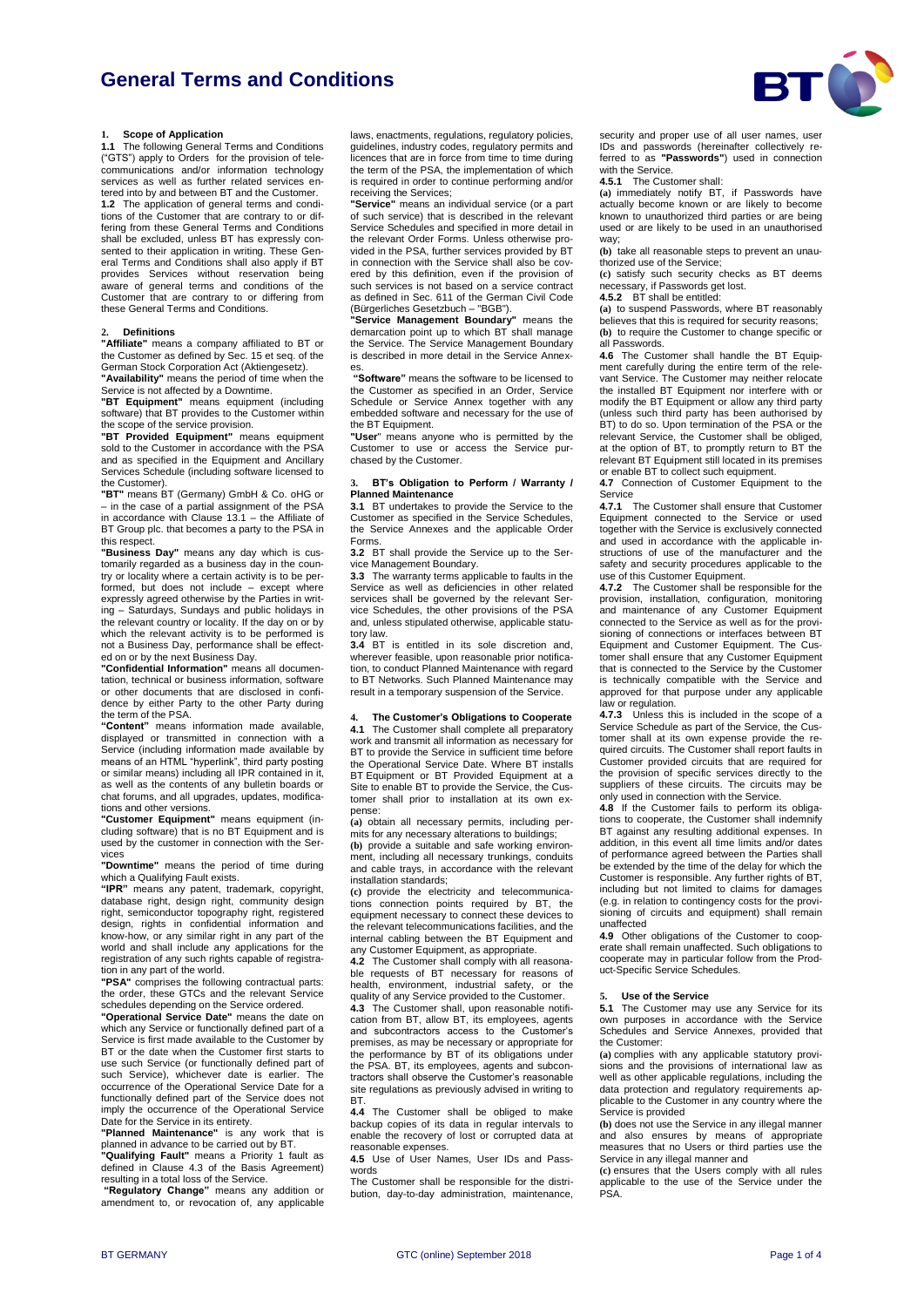

The Customer will indemnify BT against all claims, damages and costs which are generated due to or in connection with any breach of an obligation deriving from Clause 5.1 (a) to (c) at-

tributable to the Customer. **5.2** The Customer is solely responsible for its Content and the Content of its Users, including the Content which the Customer or third parties are hosting. The Customer has to comply with all terms of use notified by BT and generally accepted Internet standards and has to ensure compli-ance with such provisions through its Users.

**5.3** Provided that BT gives the Customer as much notice as reasonably practicable, BT may occasionally:

**(a)** suspend the Service in an event of emergency and/or to safeguard the integrity and security of its network and/or repair or enhance the performance of its network or

**(b)** for operational reasons, change the technical specification of the Service, provided that any such change does not materially decrease or

impair the quality of the Service or **(c)** in exceptional cases where required for the reasons set forth in letter (a) or (b), provide an alternative service.

**5.4** To the extent a sustainable change in market conditions occurs, in particular with regard to technical frame conditions, that leads to a materi-al complication of Service delivery for BT, BT shall, in deviation to Clause 5.3 (b), also be entitled to adapt the relevant Services in accordance with changed market conditions and request a reasonable increase of Charges in accordance with the extent of the change in market condi-tions. In doing so, BT shall be obliged to notify the Customer of the relevant change pursuant to sentence 1 respecting a notification period of three months prior to the effective date of the relevant change. The inclusion of the change into the contractual relationship shall not take place if the Customer objects in written form within six weeks after receipt of BT's change notification according to sentence 2; in such case BT shall be entitled to extraordinarily terminate the relevant Service with six weeks prior written notice. Clause 12.2 shall remain unaffected.

#### **6. Third Party Service Provider**

It may be necessary in certain jurisdictions, e.g. for regulatory, licensing or tax reasons, for the Customer to obtain the Service directly from a third party service provider pursuant to a separate agreement concluded between the customer and such third party service provider. Where BT man-ages such agreement on behalf of the Customer, it shall only do so as an agent of the Customer whereby BT's responsibility shall be limited to performance of the obligations assumed under the applicable Service Schedules and BT shall not assume any liability under such separate agreement between the Customer and such third party service provider.

#### **7. Charges**

**7.1** The Charges for the Service are set out in the applicable Order Forms. The invoicing of Charges shall start on the Operational Service

Date. **7.2** The Customer shall pay all charges for the Service within thirty (30) days from the receipt of the invoice.

**7.3** Unless otherwise agreed:

**(a)** any one-time installation Charges shall be invoiced upon the Operational Service Date

**(b)** any recurring Charges, except usage Charg-es, shall be invoiced monthly in advance

**(c)** any usage Charges shall be invoiced monthly in arrears, calculated at the then current rates and

**(d)** any one-time de-installation Charges shall be invoiced within two months of de-installation **(e)** for any period where Service is provided for

less than one month, the recurring Charges shall be pro rata on a daily basis **7.4** BT reserves the right to additionally charge

the Customer for: **(a)** installation of the Service outside of local

business hours,

**(b)** charges for migration of the Service or installation charges of third parties as set out in Section 9.3 General Service Schedule for Network Services,

**(c)** restoring Service if the Service has been sus-

pended.<br>**7.5** In case of an unjustified fault report BT may<br>charge the Customer a lump sum of 250 Euro for<br>the costs incurred. A fault report is unjustified if there is no fault or if the fault is caused outside the Service Management Boundary of BT, which the Customer could have known. The Customer remains entitled to prove that no or significantly less cost have incurred.

**7.6** The Customer shall pay all Charges result-ing from the use of the Service by third parties authorised by the Customer. Charges resulting from an unauthorised use of the Service shall be paid by the Customer, unless the Customer fur-nishes proof that the use of the Service cannot be attributed to the Customer or facts justify the as-sumption that third parties have influenced the Charges billed by BT through unauthorised modifications in public telecommunications networks.

**7.7** The Customer may set off only counter-claims that are undisputed or confirmed by final and binding judgement against BT's claims for payment. **7.8** Unless otherwise provided in the Service

Schedules or the Order Form, BT shall invoice Charges in Euro and the Customer shall pay all Charges in Euro. All Charges are exclusive of applicable value-added, use and sales taxes, customs duties or other taxes, fees or surcharges (including any fees and/or surcharges charged by the national regulatory authorities) ("Taxes") relating to the sale, purchase, transfer of ownership, delivery, licensing, use or processing of BT Equipment and/or BT Provided Equipment or the provision of the Service under this PSA. The Customer shall pay:

**(a)** any taxes (with regard to the Value Added Tax, please refer to Clause 7.10), including those already paid or payable by BT (other than taxes on income payable by BT) and

**(b)** any related interest and penalties which have not been caused by BT

for the goods and/or Services supplied on the basis of this PSA, except to the extent a valid exemption certificate is provided by the Customer to BT prior to the supply of the goods or the Services.

**7.9** In the event that payment of any amount of the Charges becomes subject to withholding tax, levy or similar payment obligation on sums due to BT under the PSA such withholding tax amounts shall be borne and paid for by the Customer in addition to the Charges. The Customer shall pro-vide BT free of charge with the appropriate certificate(s) from the relevant authorities confirming the amount of the withholding taxes, levies or similar payments borne and paid for by the Customer.

**7.10** The Customer shall pay any Value Added Tax in addition to the Charges, unless such Value Added Tax is to be borne by the Customer in accordance with Art. 194 to 200 of the EU Directive on the common system of value added tax as the person to whom the Services are supplied (in the sense of the reverse charge procedure within the framework of an intra-community acquisition) and paid directly to the relevant compe-

tent fiscal authority. **7.11** The invoice will be made available to the Customer in electronic form in the Customer's dedicated Invoice Account through which the Customer can download and print out the invoice. BT will provide the Customer with a User Name and Password whereby the Customer may ac-cess its Invoice Account. The Customer's receipt of the invoice already takes place with the entry of the invoice in the Invoice Account. The Cus-tomer will therefore check its Invoice Account on a regular basis. BT will inform the Customer of the entry of the relevant invoice in the Customer Account via email. The Customer may also instruct BT in writing to send the invoice data via X.400 to the Customer´s EDIFACT account. In case the invoice data is sent to the Invoice Account as well as to the EDIFACT account, the receipt of the invoice is with the entry in the Invoice Account.

**7.12** At the Customer's written request, BT will consider whether it is practicable (taking into account capability and the cost of doing so) to

render invoices in a currency other than Euro. If BT considers that it is practicable to do so, it will invoice in local currency and Charges will be due in local currency provided, however, that the Customer's invoices will be calculated in Euro and Charges for individual items will continue to be shown in Euro. The total sum due to BT (inclusive of applicable Taxes) will be converted by BT to the Customer's currency of choice. Such conversion shall be effected on the basis of the reference currency rate (closing rate) of the agency "The WM Company/Reuters" (World Market Closing FX Rates), applicable on the last Business Day of the month preceding the month in which the invoice is issued.

**7.13** The Customer shall state objections against the invoiced amounts in writing within eight (8) weeks after the receipt of the invoice to the Customer Service designated on the invoice. The compliance with the deadline set forth in sentence 1 shall be subject to such objections being received by the Customer Service within such deadline. The failure to make objections in due time shall be deemed an approval of the Customer. In its invoices BT shall indicate the legal consequences of a failure to make any objection in due time. The mere withholding of the payment shall not be deemed to be an objection. Where the Customer submits a well-founded objection after the deadline has expired, the Customer's statutory rights shall remain unaffected.

**7.14** If no traffic data is stored for technical rea-sons or in the event that, after the Customer having not stated any objections, stored traffic data have been deleted after expiration of the period defined in Clause 7.13 or on the basis of legal obligations, BT shall not be obliged to itemise or furnish information on individual calls. The same shall apply if the Customer, after being expressly notified of the consequences pursuant to Sentence 1, has requested that traffic data be deleted or not stored.

**7.15** BT may subject the further performance of the Services to the provision and maintenance of an adequate security relating to all due Charges under the PSA through a guarantee of a bank located in the EU if the Customer is in delay with the payment of Charges or if it becomes known through information of a credit agency that the credit rating of the Customer has deteriorated in such way that justified doubts exist as to the credit-worthiness of the Customer.

**7.16** Without prejudice to any other provision of the PSA, in the event that the Customer fails to pay amounts payable under the provisions of the PSA, BT reserves the right, as provided in Sec. 45k of the German Telecommunications Act (Telekommunikationsgesetz -"TKG"), to suspend the utilisation of the Service by the Customer in whole or in part (barring).

#### **8. Intellectual Property Rights**

**8.1** All IPR of either Party either pre-existing or created by either Party during or arising from the performance of this Agreement shall remain the

absolute property of that Party or its licensors. **8.2** Without prejudice to any open source soft-ware licence terms, which terms shall apply independent of this licence grant, BT grants the Cus-tomer a non-transferable and non-exclusive licence to use in object code form, all Software and associated documentation that may be sup-plied by BT, subject to the Customer's compli-ance with the PSA, any third party terms and conditions that apply to the use of the Software, and associated documentation, solely as neces-sary for receipt or use of the Services. The term of any licence granted by BT under this Clause 8.2 is coterminous with the term for the Service with which the Software is associated.

**8.3** The Customer undertakes not to copy, de-compile or modify or reverse engineer any Soft-ware or knowingly allow or permit anyone else to do so, except as expressly permitted by BT in writing or otherwise provided at law.

**8.4** If third party software is to be provided by the Customer, the Customer shall be responsible for ensuring that it has the appropriate number and type of software licences and that any applications are compatible with the Service.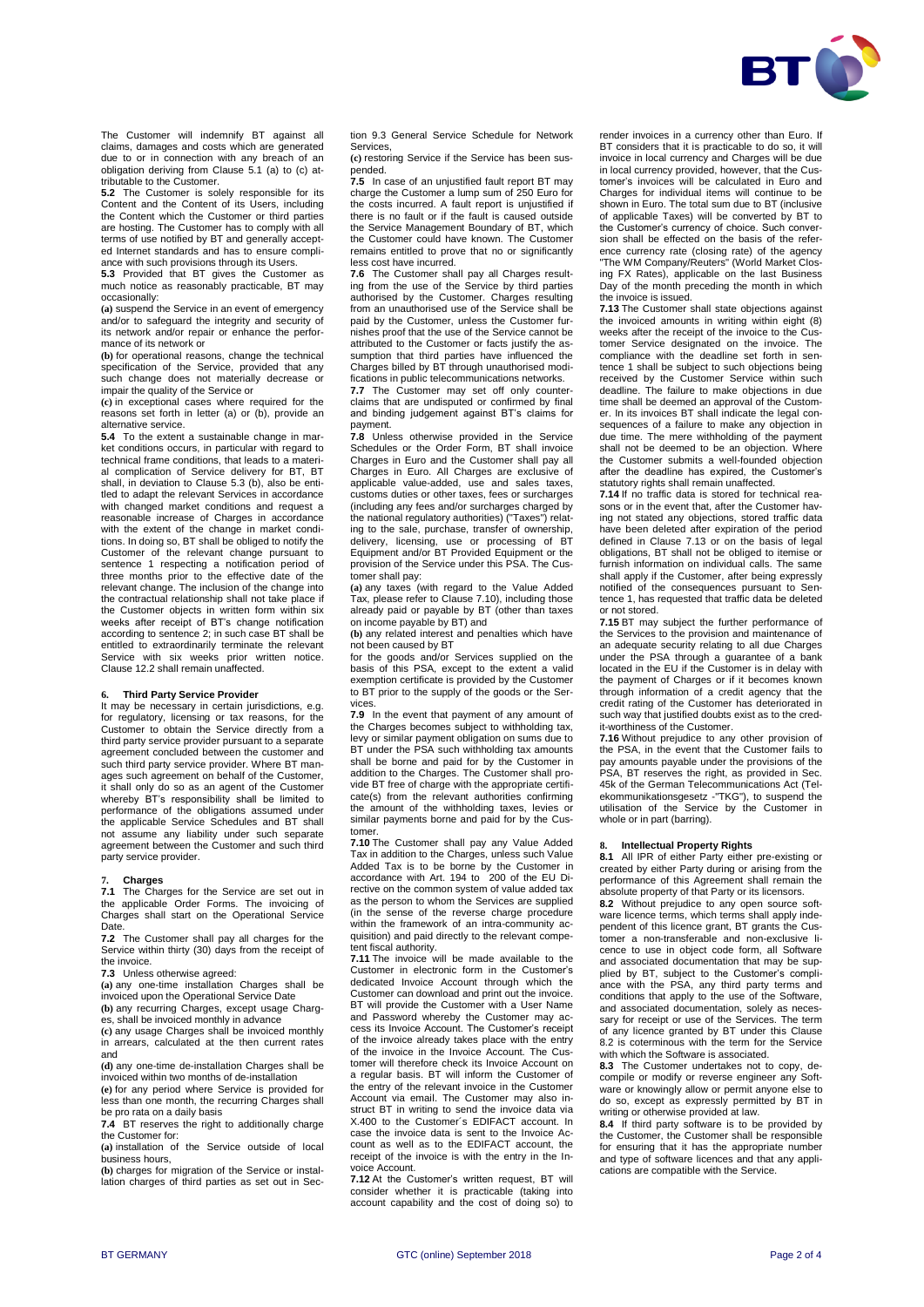

### **9. Infringements of Intellectual Property Rights**

<span id="page-2-1"></span>**9.1** BT shall be obliged to defend the Customer against claims arising from alleged infringements of any third party's intellectual property rights by reason of BT's provision of the Service, and to indemnify the Customer within the limits of the limitations of liability agreed in Clause 10 in this respect. This indemnity shall be subject to the Customer:

**(a)** notifying BT promptly in writing of any alleged infringement

**(b)** making no statement relating to the alleged infringement

**(c)** allowing BT to conduct all negotiations and proceedings and giving BT all reasonable assistance in doing so (with BT paying the Customer's reasonable expenses for such assistance) and

**(d)** allowing BT to modify or replace the Service, or any item provided as part of the Service, so as to avoid the infringement, provided that the modification or replacement does not materially affect the quality of the Service.

**9.2** If the Service becomes, or BT believes it is likely to become, the subject of a claim of in-fringement of any intellectual property rights as referred to in Clause [9.1,](#page-2-1) BT, at its option and expense, may secure for the Customer a right of continued use or modify or replace the Service pursuant to Clause 9.1(d) so that it is no longer infringing.

**9.3** The indemnity set out in Clause 9.1 shall not apply to claims or proceedings arising from: (a) use of any BT Equipment, Services or any Software in conjunction or combination with other equipment or software or any other service not supplied by BT; (b) any unauthorised alteration or modification of the Service or any Software; (c) Content, designs or specifications supplied by or on behalf of the Customer; or (d) use of the Service or any Software other than in accordance with the PSA.

**9.4** The Customer will indemnify and hold BT harmless against all such claims, losses, costs and liabilities arising from the matters set out in Clause 9.3 (a), (b), (c) and (d) above that are attributable to the Customer or its agents or Us-ers and will, immediately upon notification of any such claim by BT, cease any activity that gave rise to the claim.

<span id="page-2-2"></span>**10. Liability 10.1** If BT provides telecommunications services to the public (Telekommunikationsdienste für die Öffentlichkeit), BT shall be liable for financial losses not caused intentionally only to the extent provided in Sec. 44a TKG.

**10.2** For damages that do not fall within the scope of application of Clause [10.1](#page-2-2) the following shall apply:

**10.2.1**BT shall be fully liable for damages oc-curred due to wilful misconduct or gross negligence, assumption of a guarantee of quality and/or durability (Beschaffenheits- und/oder Halt-barkeitsgarantie) as well as fraudulent conceal-

ment of a defect.<br>**10.2.2** In case of simple negligence BT shall be<br>fully liable for death or personal injury. In all other respects, BT shall be liable in case of simple negligence only for breaches of a cardinal obligation (Kardinalpflicht) and only for foreseeable damages typical for this kind of agreement. A cardinal obligation means an essential contractual obligation of which the fulfilment is a precondition for the proper performance of the agreement and may be usually relied upon by the Customer. **10.2.3**The liability for the foreseeable damages typical for this kind of agreement in the event of a breach of a cardinal obligation pursuant to Clause 10.2.2 shall be limited to € 250,000 per damaging event and to  $\epsilon$  1,000,000 for all damaging events occurring within one contract year.

**10.3** To the extent that a liability of BT for damages caused by simple negligence does not follow from the Clauses 10.1 and 10.2 above, BT shall not be liable for such damages.

**10.4** A strict liability of BT for any defects existing upon conclusion of the contract as provided in Sec. 536a BGB shall be excluded. Clauses [10.1](#page-2-2) to 10.3 shall remain unaffected.

**10.5** The liability pursuant to the provi-sions of the German Product Liability Act

(Produkthaftungsgesetz) shall remain unaffected.

# **11. Limitations of the Obligation to Perform: Force Majeure / Reservation as to Availability of Supplies**

**11.1** Neither Party shall be liable for performance of its obligations caused by or resulting from Force Majeure which shall include but not be limited to events which are unpredictable, unfore-seeable, irresistible and beyond the Parties' control, particularly including severe weather, flood, landslide, earthquake, storm, lightning, fire, epi-demic, acts of terrorism, outbreak of military hostilities (whether or not war is declared), riot, explosions, strikes or other labour unrest, sabotage, interruptions of energy supply, expropriation by governmental authorities ("Force Majeure Event").

**11.2** BT's obligation to perform is also subject to the proper and timely availability of supplies with products or advance performances provided by the suppliers of BT. However, this shall be subject to BT having concluded with due care a congruent covering transaction with the respective supplier and the improper or untimely supply being not attributable to a fault of BT. Products or advance performances in terms of Sentence 1 shall include, but are not limited to the transmis-sion lines rented by BT from other suppliers of telecommunications services, supplies of hard-ware or software or other technical services from third parties (e.g. energy supplies).

#### **12. Regulatory Obligations**

### **12.1** Export Control

The Parties acknowledge that the Services provided under the PSA or products, software, and technical information supplied in connection with the provision of services may be subject to export laws and regulations of the USA and other countries, and any use or transfer of such products, software, and technical information must be in compliance with all such applicable export laws and regulations. The Parties undertake not to use, distribute, transfer, or transmit the products, software, or technical information (even if incorporated into other products) except in compliance with all applicable export laws and regulations. If requested by either Party, the other Party also agrees to sign written assurances and other export-related documents as may be required to comply with all applicable export regulations. **12.2** Regulatory Change

**12.2.1** In the event that that a Regulatory Change that relates only to the telecommunications and networking sector as a whole (hereinafter a "BT Regulatory Change") is proposed or occurs, BT shall notify the Customer without undue delay after it becomes aware of the proposed or actual BT Regulatory Change and shall bear the cost and expense of compliance of that BT Regulatory Change.

**12.2.2** In the event that that a Regulatory Change that relates to the sector, geography or industry in which the Customer operates (herein-after a "Customer Regulatory Change") is pro-posed or occurs, the Customer shall notify BT without undue delay after it becomes aware of the proposed or actual Customer Regulatory Change and shall bear the cost and expense of compli-

ance of that Customer Regulatory Change.<br>**12.2.3** In the event that the Customer fails to comply with any of its obligations in 12.2.2 above, BT shall be relieved from any contractual obliga-tion to comply with such Customer Regulatory Change.

## **13. Transfer / Assignment**

<span id="page-2-0"></span>**13.1** To the extent that the PSA provides the purchase of Services by Affiliates of the Customer located outside of Germany, BT shall be entitled to provide the Service through an Affiliate of BT and/or another service provider that has the licences, permits and/or notifications required in the relevant country to provide the Service. The Customer is aware of the fact that BT itself does not provide any telecommunications services outside Germany. BT shall be entitled to transfer parts of the PSA to the relevant Affiliate of BT or the relevant service provider for the above mentioned purpose. BT shall notify any such transfer to the Customer in writing in advance.

**13.2** The assignment or transfer of claims, rights and/or obligations arising from the PSA by the Customer shall be subject to the prior written consent of BT which shall not apply to the assignment of claims for money pursuant to Sec. 354a of the German Commercial Code (Han-delsgesetzbuch).

**13.3** BT may provide Services under this PSA through subcontractors, but without BT being relieved from any of its obligations to the Customer.

#### **14. Term and Termination**

**14.1** Term and Termination of the PSA The PSA shall come into effect for an unlimited period when signed by both parties. The PSA may be terminated by either Party subject to three (3) months' notice to the end of a calendar month, but no earlier than to the end of the month in which all individual contracts have been terminated.

**14.2** Term and Termination of the Individual Contract

Unless otherwise agreed in the Order Form, every individual contract shall be subject to a Minimum Period of Service of twelve (12) months starting on the Operational Service Date.

After expiration of the Minimum Period of Service, the individual contract shall be renewed by twelve (12) months in each case, unless it is terminated by either Party to the end of a calendar month following the end of the Minimum Period of Service or the applicable renewal period subject to three (3) months' notice.

**14.3** Termination without Notice<br>**14.3.1** Fither Party may

**14.3.1** Either Party may terminate the affected individual contract without notice:

(a) if a force majeure event prevents the other Party from fulfilling all of its contractual obligations or a substantial part thereof in relation to the relevant Service for an uninterrupted period of thirty (30) days; or

(b) if statutory provisions or administrative or judicial decisions of any kind result in the Service becoming unlawful; or

(c) if necessary official permits are not on hand or become ineffective and the Party relying on these permits is not responsible for this fact.

**14.3.2** Other rights of the Parties to terminate the PSA or the individual contract for good cause shall remain unaffected.

**14.4** Form of the Notice of Termination

Any notice of termination shall require written form and shall be exclusively addressed to BT (Germany) GmbH & Co. OHG, Billing, Barthstr. 4, 80339 München (Germany).

#### **15. Contact Details / Service Desk / Prioritization of faults**

**15.1** The Customer shall provide to BT names and contact details of the individual(s) who are authorized to act on behalf of the Customer for all matters in connection with the Service ("Customer Contact"). The Customer Contact shall in particular:

• be available at all times and provide reasonable assistance as requested by BT during and after the first-time delivery of the Service delivery or during other installation work carried out by BT;

• take incident reports from Users;

• report incidents to the Service Desk using the procedure for reporting incidents and be available for all incident management communications. **15.2** Service Desk

BT operates a Service Desk (formerly "Service Center" or "Customer Care Management" ("CCM")) that provides service to the Customer at seven days per week from 0:00 AM to 12:00 PM. The Service Desk allows for reporting and track-ing incidents. The contact details for the Service Desk will be notified separately by BT.

In case of reported Incidents of Priority 1 and Priority 2, the Customer shall be obliged to transmit its incident report not only via email or fax to BT, but to report these incidents in addition by telephone.

### **15.3** Prioritization of faults

BT will determine the priority with the fault report according to the table below and will afterwards open a corresponding Trouble Ticket.